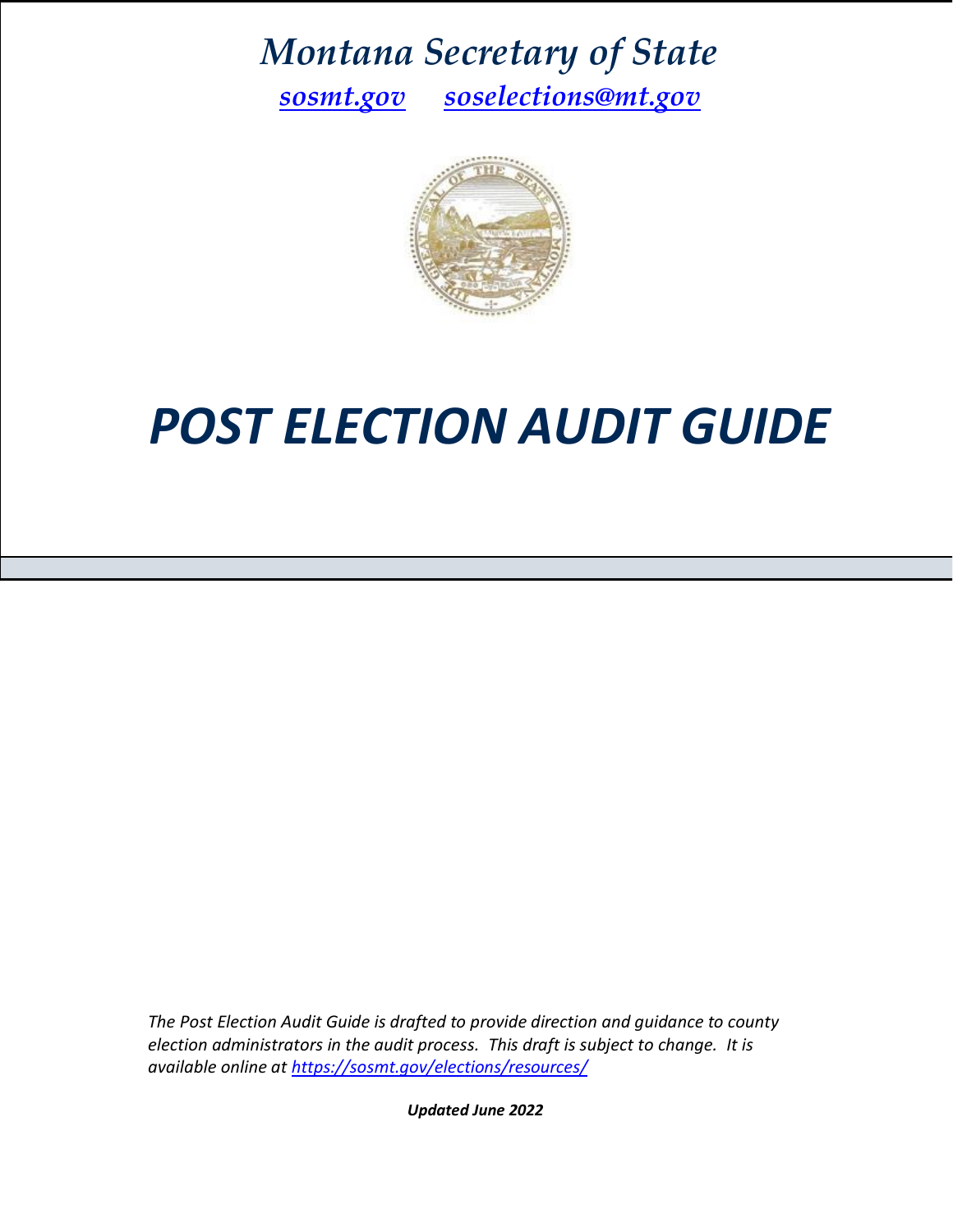

**Table of Contents**

# Montana Secretary of State  **Post Election Audit Guide**

| <b>Post Election Audits - Background</b>                         | 3                       |
|------------------------------------------------------------------|-------------------------|
| <b>Post Election Audit Checklist</b>                             | $\overline{\mathbf{r}}$ |
| Post Election Audit Timeline for 2022 Elections                  | 5                       |
| <b>Preparing for Hand Count for Audit</b>                        | $6\phantom{1}6$         |
| <b>Hand Count Process</b>                                        | $\overline{\mathbf{z}}$ |
| <b>Accounting for Overvotes and Undervotes</b>                   | 8                       |
| <b>Reconciliation of Hand Count and Machine Count</b>            | 8                       |
| <b>Classification and Handling of Discrepancies</b>              | $\overline{\mathbf{8}}$ |
| <b>Completing the Reconciliation Form and Report</b>             | $\mathbf{9}$            |
| "Not Acceptable" Results                                         | 10                      |
| "Acceptable" Results                                             | 10                      |
| <b>Comparison of Post Election Audits and Recounts</b>           | 11                      |
| <b>Changing Vote Totals in Post Election Audits and Recounts</b> | 12                      |
| <b>Post Election Audit Frequently Asked Questions</b>            | 13                      |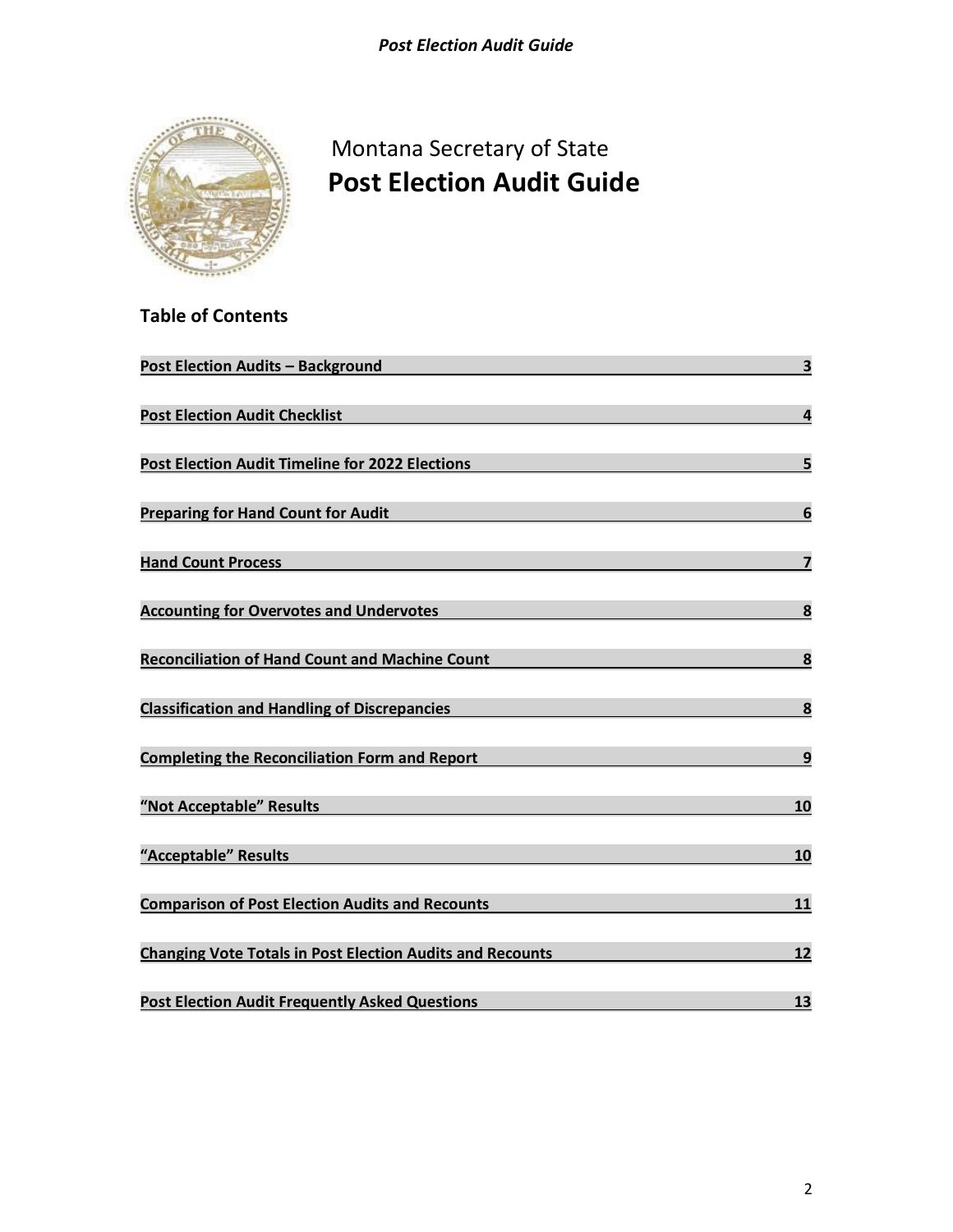# <span id="page-2-0"></span>Post Election Audits – Background

In the 2007 Legislature, House Bill 632 was introduced to require post election audits in Montana. The bill failed to pass the House by a single vote.

With knowledge that a post election audit bill would be back in subsequent legislative sessions, the Secretary of State's office worked with county election administrators and the League of Women Voters of Montana on a compromise bill.

Members of the Montana Election and Technology Advisory Council provided the technical and process information needed to draft a bill that was workable for county election administrators.

The 2009 Legislature passed the "Postelection Audit Act," effective October 1, 2009. Testifying in support of Senate Bill 155, the postelection audit bill, were the Montana Association of Clerks and Recorders, the Montana Association of Counties (MACo), AARP, the League of Women Voters, Montana Common Cause, and the Secretary of State.

This Guide and the [Reconciliation](https://sosmt.gov/elections/resources/) Form and Report, as well as the sampl[e Tally Sheet,](https://sosmt.gov/Portals/142/Elections/Documents/Officials/Post-Election-Audit-Tally-Sheet.xls) are intended to provide guidance regarding the Act. Each is an evolving document, based on successful post election audit practices in other states as well as accommodating current processes in Montana election administration. The forms are updated and modified as the counties work through the post election audit process during several election cycles.

Working together on this legislation and implementation of it, county election administrators and the Secretary of State have increased transparency and confidence in the election process, while insuring that the careful and comprehensive processes that result in open, honest, and fair elections in Montana are intact.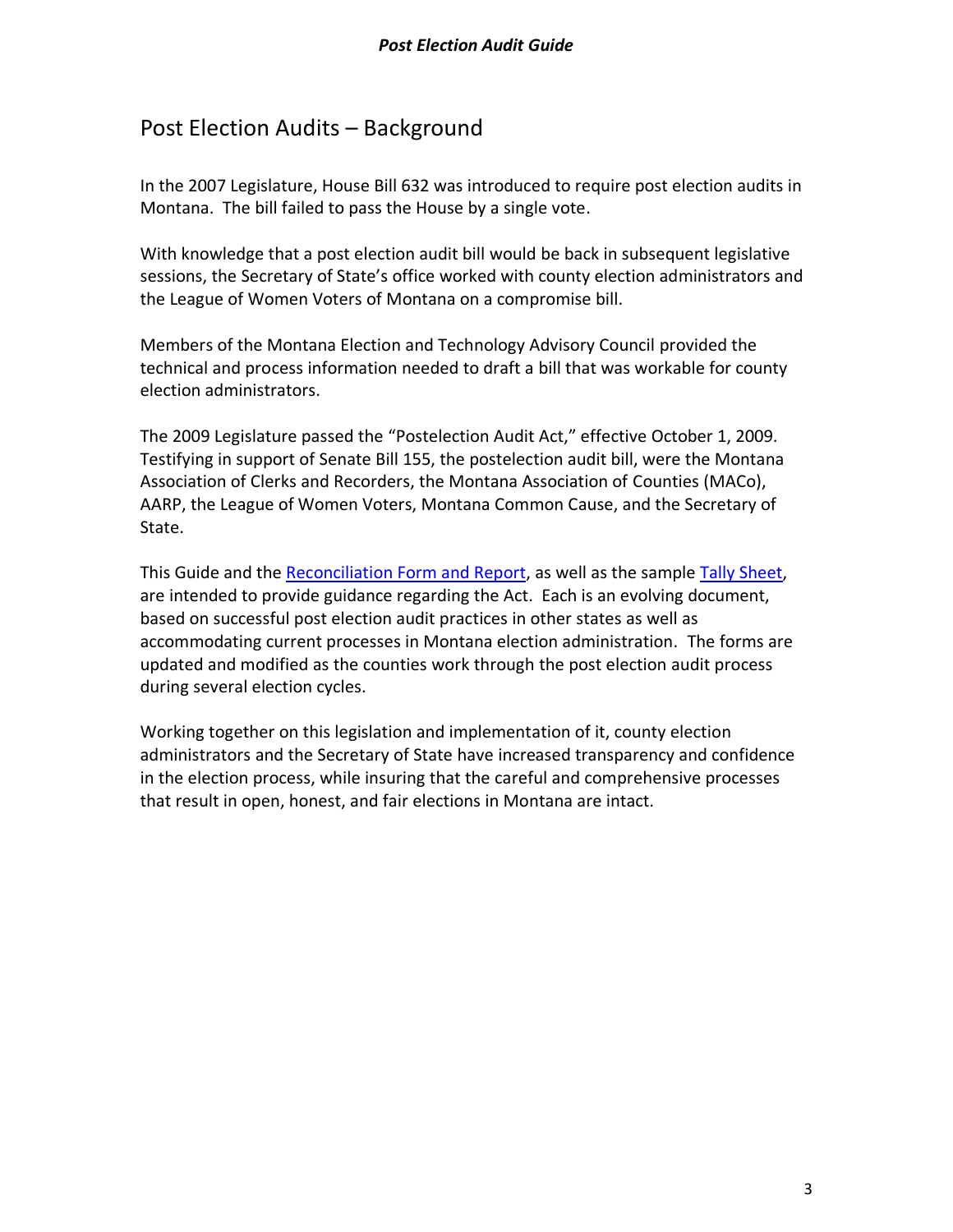<span id="page-3-0"></span>

| <b>Post Election Audit Checklist</b>                             |                                                                                                                                                                                                                              |                  |  |  |  |
|------------------------------------------------------------------|------------------------------------------------------------------------------------------------------------------------------------------------------------------------------------------------------------------------------|------------------|--|--|--|
| <b>Deadline (filled in</b><br>by EA - see timeline<br>next page) | <b>Task</b>                                                                                                                                                                                                                  | <b>Completed</b> |  |  |  |
|                                                                  | Governing body appoints county post election audit committee<br>(governing body should appoint committee to serve in both the<br>primary and general elections).                                                             |                  |  |  |  |
|                                                                  | EA gives instruction to audit committee on how tabulation<br>equipment counts votes.                                                                                                                                         |                  |  |  |  |
|                                                                  | Before election day, EA color codes each tabulator and ballot<br>container, or implements another system to match each<br>precinct's ballots with tabulator(s).                                                              |                  |  |  |  |
|                                                                  | EA schedules and notices county audit (similar process as used to<br>notice a canvass or recount).                                                                                                                           |                  |  |  |  |
|                                                                  | Counties notify SOS of any potential county recount.                                                                                                                                                                         |                  |  |  |  |
|                                                                  | SOS notifies counties of randomly selected precincts and<br>contests.                                                                                                                                                        |                  |  |  |  |
|                                                                  | EA prepares audit supplies, forms, guidelines, etc.                                                                                                                                                                          |                  |  |  |  |
|                                                                  | Conduct Audit (open to the public):                                                                                                                                                                                          |                  |  |  |  |
|                                                                  | 1. EA checks seals on ballot containers to ensure they are<br>intact.                                                                                                                                                        |                  |  |  |  |
|                                                                  | 2. EA or audit committee opens ballot containers.                                                                                                                                                                            |                  |  |  |  |
|                                                                  | 3. EA or audit committee places ballots into stacks per<br>Guide, similar to the method used in a recount.                                                                                                                   |                  |  |  |  |
|                                                                  | 4. Members of county audit committee hand count stacks<br>of ballots and reconcile number of ballots with total<br>ballots on machine tape, noting on reconciliation form<br>any discrepancy in the total number of ballots. |                  |  |  |  |
|                                                                  | 5. One member reads ballots (each selected contest<br>separately).                                                                                                                                                           |                  |  |  |  |
|                                                                  | Two members tally, ensure hand count tallies match each<br>6.<br>other.                                                                                                                                                      |                  |  |  |  |
|                                                                  | 7. EA records results on Reconciliation Form and Report<br>(separate form for each contest audited).                                                                                                                         |                  |  |  |  |
|                                                                  | 8. Committee members and EA sign Reconciliation Form<br>and Report.                                                                                                                                                          |                  |  |  |  |
|                                                                  | Expand audit if required.<br>9.                                                                                                                                                                                              |                  |  |  |  |
|                                                                  | 10. Re-seal ballots in ballot containers.                                                                                                                                                                                    |                  |  |  |  |
|                                                                  | Scan and email (or mail) Reconciliation Form and Report to SOS.                                                                                                                                                              |                  |  |  |  |
|                                                                  | Conduct official county canvass.                                                                                                                                                                                             |                  |  |  |  |
|                                                                  | Use audit results as definitive results for canvass.<br>$\bullet$                                                                                                                                                            |                  |  |  |  |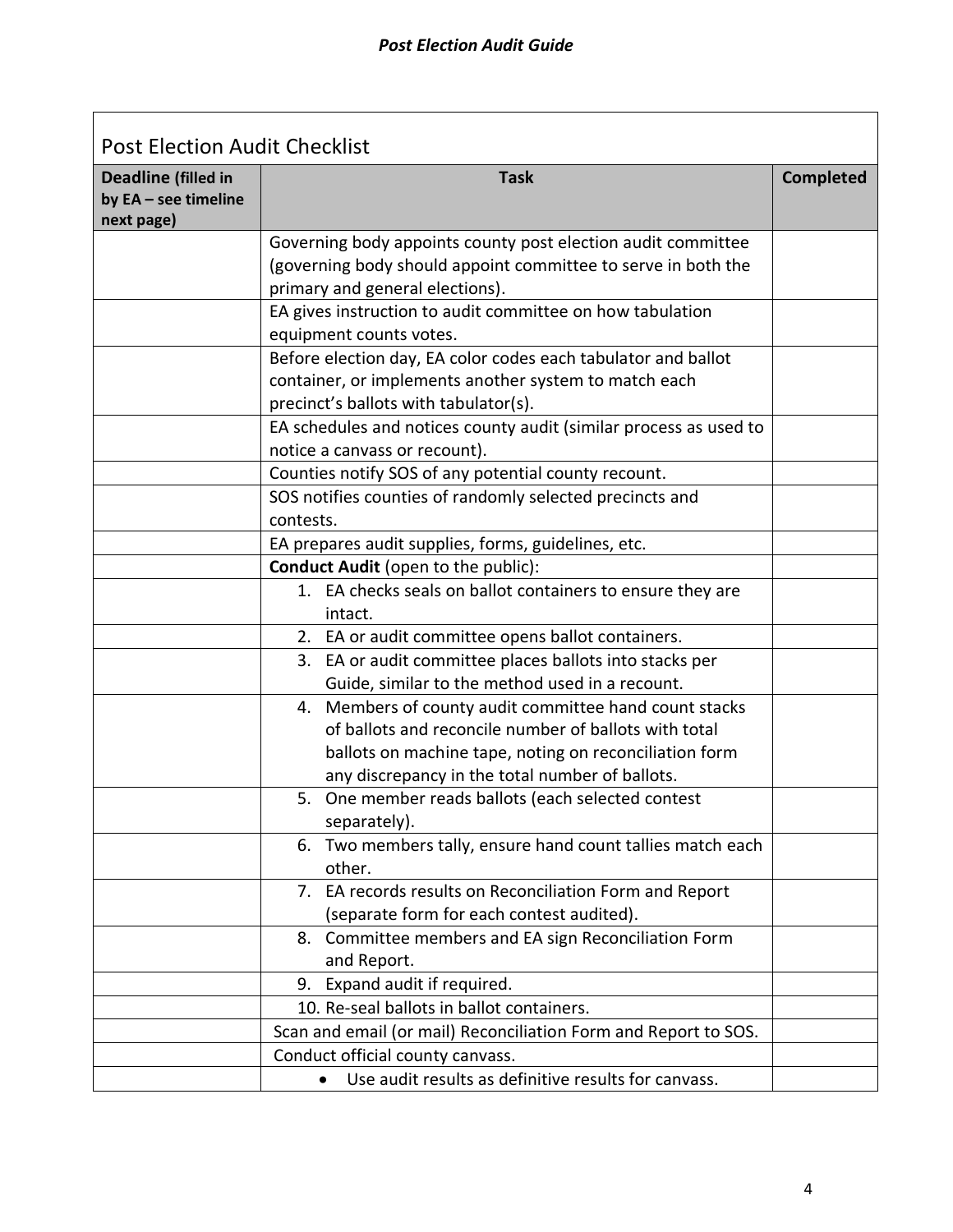<span id="page-4-0"></span>

| Post Election Audit Timeline for 2022 Federal Primary Election |                                                                        |  |  |  |
|----------------------------------------------------------------|------------------------------------------------------------------------|--|--|--|
| Tuesday, June 7                                                | <b>Primary Election Post-Election Timeline</b>                         |  |  |  |
|                                                                | Provisional ballots, UOCAVA electronic ballots, FWABs not resolved     |  |  |  |
|                                                                | in time for counting on election night are counted (after 3 p.m.);     |  |  |  |
| Monday, June 13                                                | Deadline to notify SOS of potential recount                            |  |  |  |
|                                                                | Date chosen for state board of canvassers to randomly select           |  |  |  |
| Tuesday, June 14                                               | precincts, races and ballot issues                                     |  |  |  |
|                                                                | Earliest date for county Post Election Audit (subject to when the      |  |  |  |
|                                                                | process above is completed and counties are notified of results of     |  |  |  |
| Wednesday, June 15                                             | random selection)                                                      |  |  |  |
|                                                                | Earliest date for county canvass (at least one day after Post Election |  |  |  |
| Thursday, June 15                                              | Audit)                                                                 |  |  |  |
| Monday, June 20                                                | Latest date for county Post Election Audit                             |  |  |  |
|                                                                | Latest date for county canvass (at least one day after Post Election   |  |  |  |
| Tuesday, June 21                                               | Audit)                                                                 |  |  |  |
| Tuesday, June 28                                               | Statewide canvass scheduled                                            |  |  |  |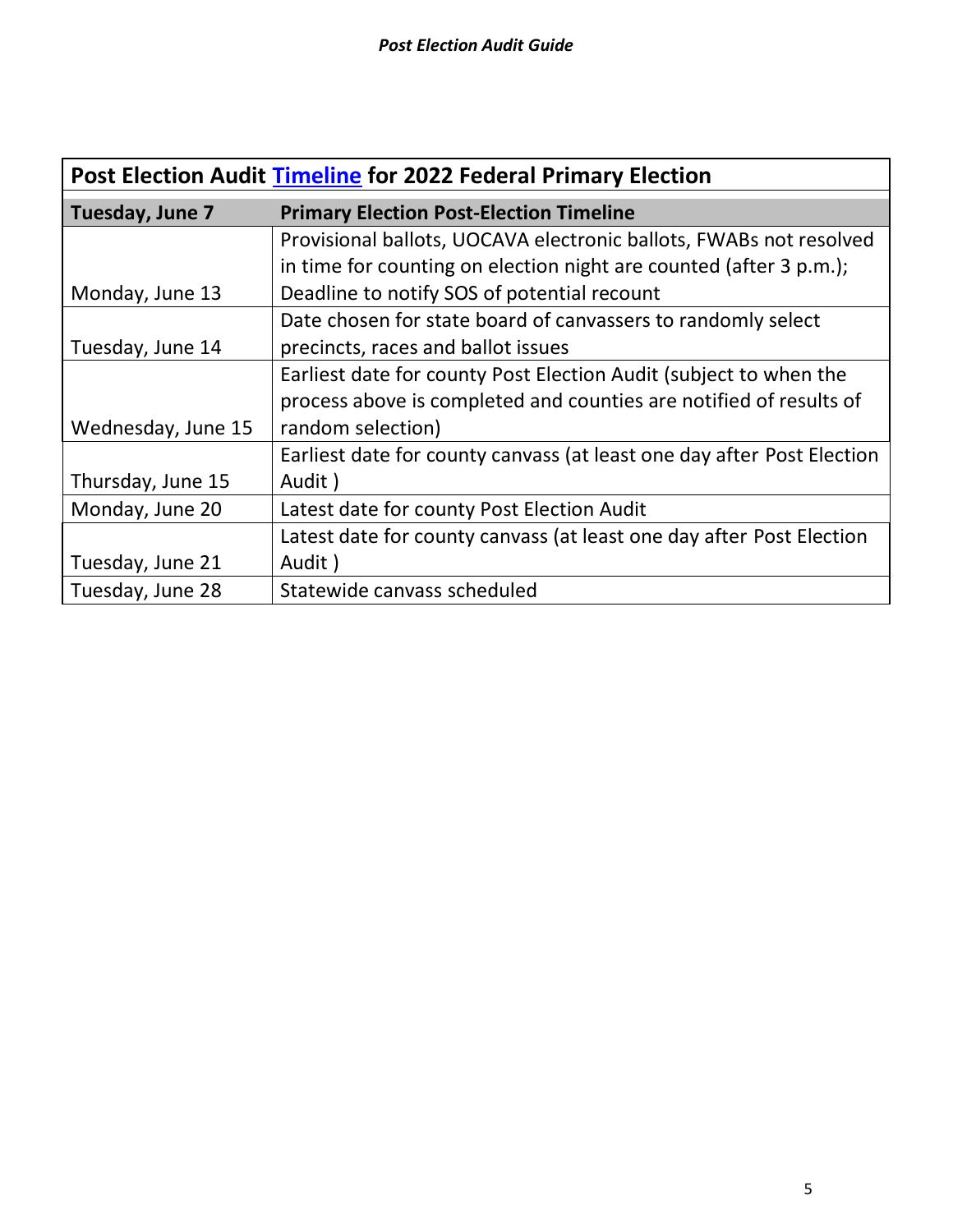# <span id="page-5-0"></span>**Preparing for Hand Count for Audit**

- Based on applicable deadlines, the county election administrator shall determine the date, time and place of the hand count and provide notification as is provided for any public meeting.
- The Election Administrator should give to the post election audit committee a **tutorial** on how the vote tabulating equipment counts and reports votes as preparation for the hand count.
	- o The Election Administrator should also provide to each member of the audit committee instructions on hand counting ballots.
	- $\circ$  Instructions on hand count procedures can be found in the Election Judge Handbook provided by the Secretary of State. *Note: not all hand count procedures specified in the Election Judge Handbook are applicable to the post election audit hand count.*
- Before beginning service, the audit committee members shall take and subscribe the official oath prescribed by the Montana constitution. The audit committee members may administer the oath to each other. The county election administrator serves as the secretary to the county audit committee.
	- o The county audit committee breaks the seal on the container(s) containing the ballots to be counted. *Note: the county election administrator, in the presence of at least one other person, may break the seals prior to the meeting of the county audit committee if preliminary preparation of the ballots is necessary to prepare for the hand count. The ballots should be resealed after preliminary preparation is complete.* The seal-breaking process must be open to the public.
	- o Observers may examine the seals prior to, during, and after the breaking of the seals to make certain that they have not been broken or tampered with.
- Absentee ballots that are centrally counted must be separated by precinct for the audit. The election administrator may separate the absentee ballots, but must ensure that the process of separating them is open to the public.
- Each tabulator(s), tabulator(s) results tape, and ballot container should be color coded or otherwise marked so that each precinct's results and ballots can be tied to the associated tabulator(s) that tabulated them.
- The audit shall be open to the public and must be conducted in public view without the use of tabulating equipment.
- Observers may not be permitted to touch ballots unless specifically permitted by the election administrator or interfere in any way with the hand count.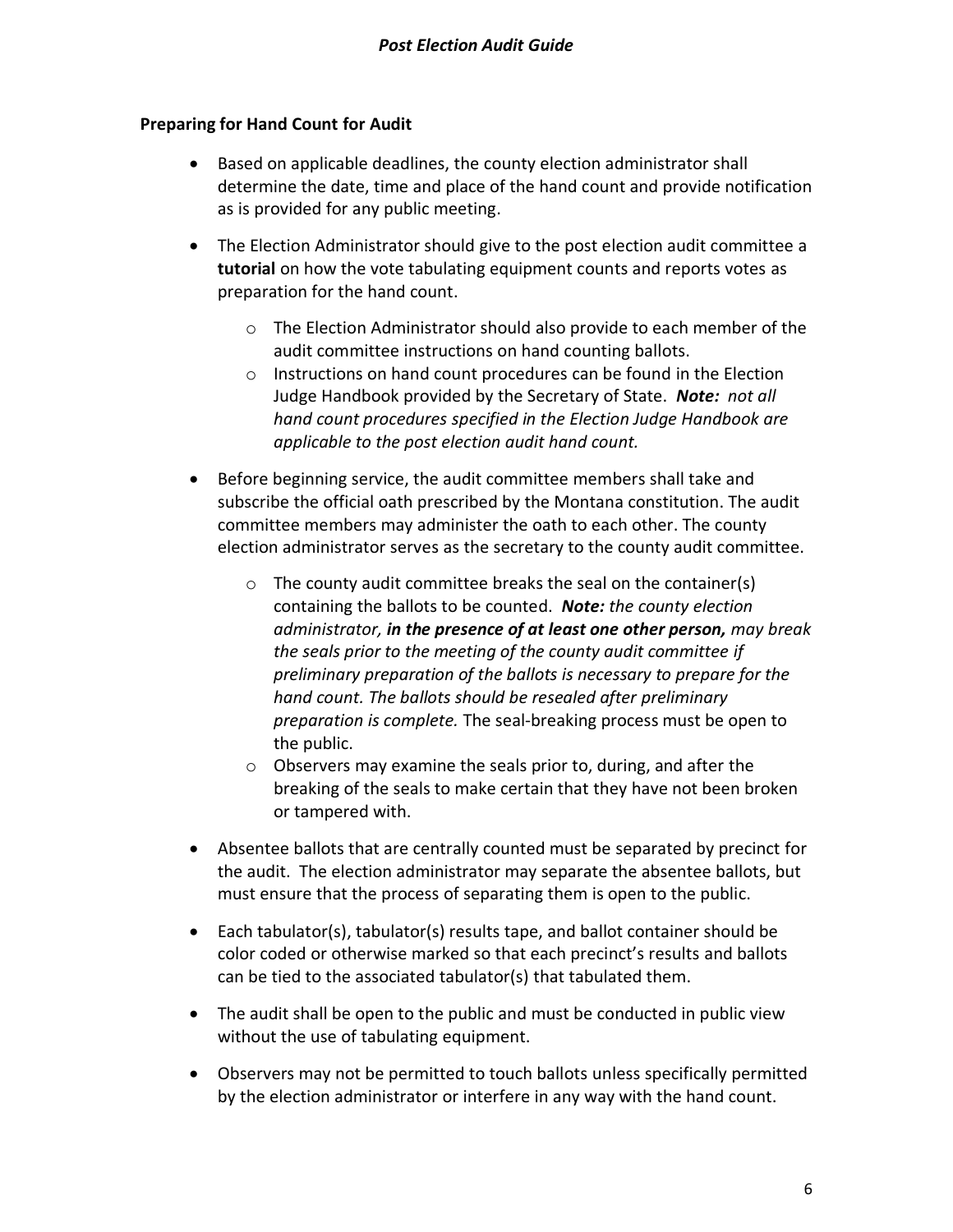# <span id="page-6-0"></span>**Hand Count Process**

- The post election audit will be conducted similarly to a recount, except that:
	- o Provisions in law that allow votes in a recount to be changed based on the recount board's judgment of the intent of the voter are not applicable to the post election audit hand count.
- See page 11 and 12 for comparisons between post election audits and recounts.
- The county election administrator assembles all ballot containers, forms and supplies necessary for the hand count.
- Ballots should be separated in stacks similar to the way ballots are separated for a recount.
- <span id="page-6-1"></span>• **The following process is followed for each precinct and contest being audited, with a separate form being completed for each precinct and contest that is subject to the audit:**
	- $\circ$  After the ballots are separated into appropriate stacks, the county audit committee shall hand count each ballot, with one member reading the votes, and two members marking the tallies. Please see COUNTING HAND-COUNT BALLOTS in the Election Judge Handbook.
	- o *Note: the county audit board is not permitted to see the tabulator results until the hand count is completed.*
	- o When the ballots for a particular contest have been hand counted, the two members tallying shall compare their totals.
		- If the two tallies match, that number shall be posted on the Reconciliation Form and Report.
		- **If the two hand count tallies do not match each other, the ballots must be counted again, until the hand count tallies match.**
	- o **This process is repeated for each precinct and contest being audited, with a separate form being completed for each precinct and contest that is subject to the audit.**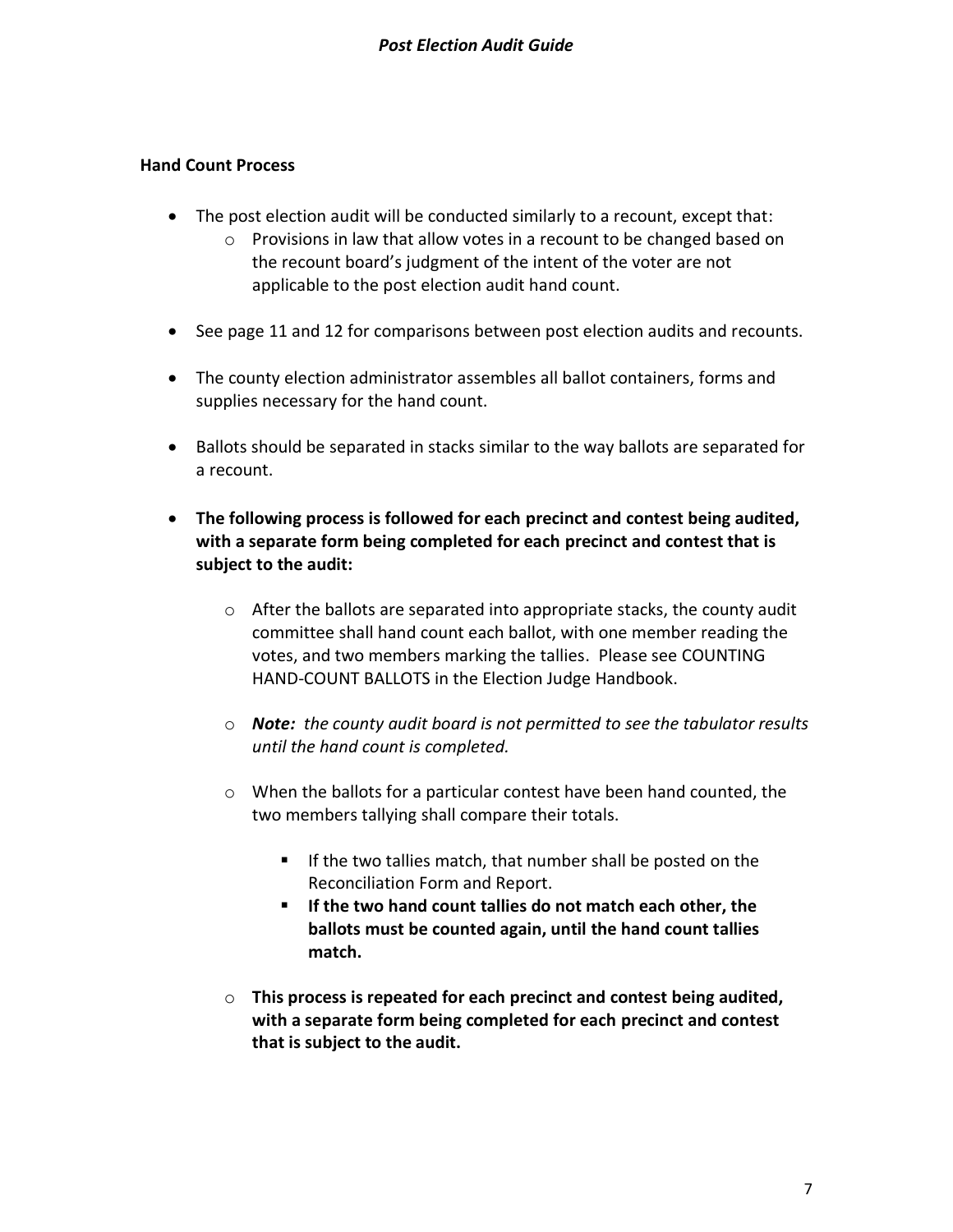# **Accounting for Overvotes and Undervotes**

- An **overvote** occurs when an elector marks more than the allowable choices for a particular contest that is subject to the post election audit.
- An **undervote** occurs when the elector does not mark any choice for a contest that is subject to the post election audit.
- Each apparently overvoted and undervoted ballot must be examined to confirm whether the machine correctly processed the vote as it is programmed to do. (Such examination, if already conducted by election judges, may not need to be conducted by the county audit committee.)

# <span id="page-7-0"></span>**Reconciliation of Hand Count and Machine Count**

- The post election audit will be conducted similarly to a recount, except that provisions in law that allow votes in a recount to be changed based on the recount board's judgment of the intent of the voter are not applicable to the post election audit hand count and therefore are not part of the reconciliation.
- The county audit board and county election administrator will compare the original vote count from the tabulator and the hand count. If the hand count results differ from the tabulator results, the audit board and election administrator will analyze the ballots to determine if the reason(s) for the difference can be identified, similar to the process in a recount.
- The results of the hand count shall be entered into the form provided. Any difference between the hand count and the tabulator count must be explained to the best of the audit board and election administrator's abilities on the form provided, or on attached sheets if necessary.

# <span id="page-7-1"></span>**Classification and Handling of Discrepancies**

Listed below are three general causes of discrepancies between the machine counts and the manual counts during a recount or audit. The county audit committee must carefully consider the reason for each discrepancy if it was not already identified and resolved by election judges on election day.

1. *Voter error:* Voters might mark ballots incorrectly, or may not follow the given directions. Because the purpose of the post election audit is to determine if the machine counted the votes correctly, the audit committee should be instructed to count votes consistent with the way a tabulator machine would count votes.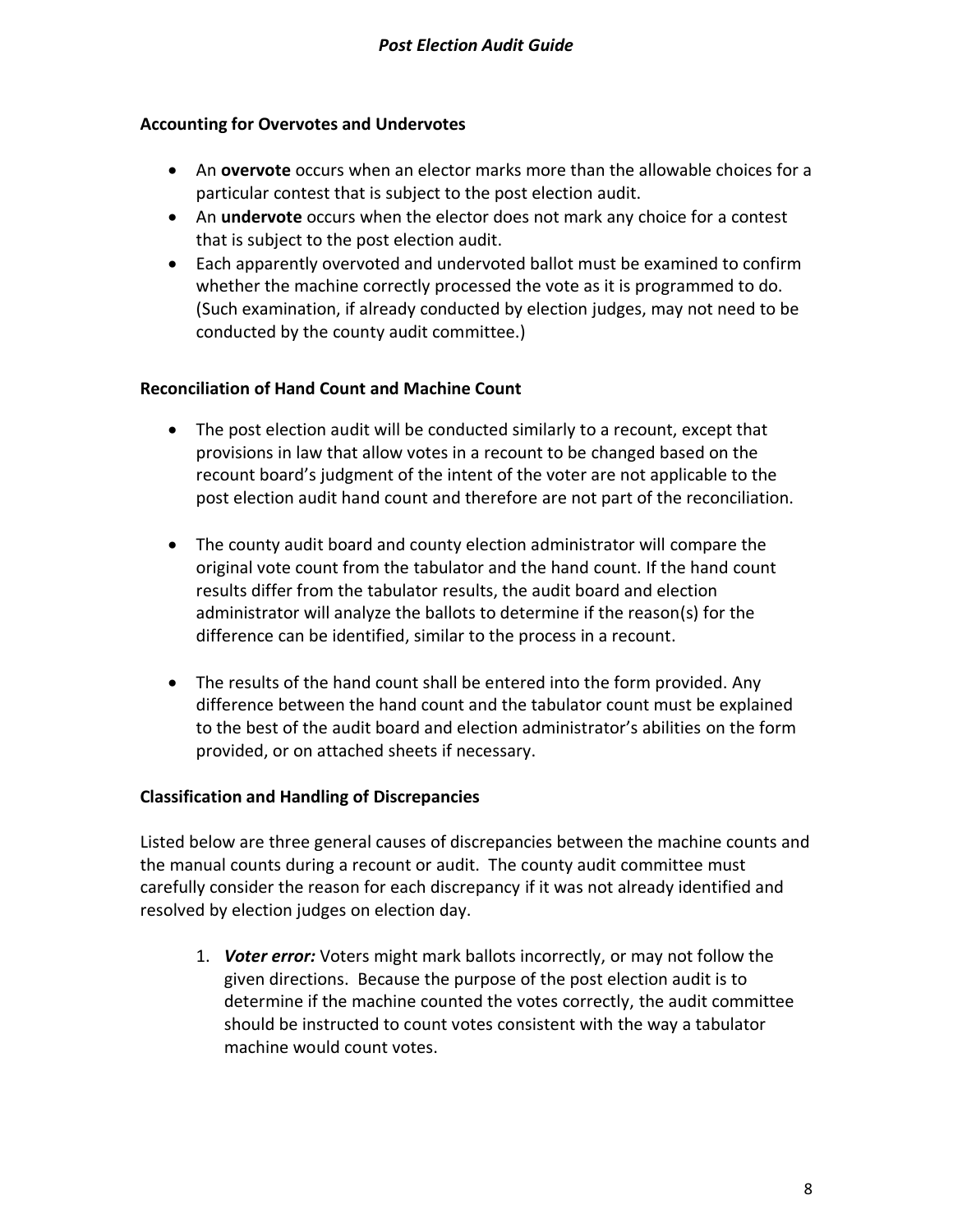- 2. *Administrative or election official error:* Administrative errors can happen on a busy election day and be identified later. Again, the purpose of the audit is to determine if the machine processed the votes correctly. An administrative or election official error that is discovered is an explainable difference and will not affect the discrepancy percentage.
- 3. *Voting system error:* Machine errors are most likely technology-specific. Tabulating machines may be miscalibrated, counts stored on memory cards may be corrupted, or software bugs could theoretically cause some ballots to be misinterpreted, either systematically or randomly. Voting system errors such as these would most likely be caught during the pre-election test, or the election day test, and be resolved or, if not resolved, the equipment in question would not be used.

When handling discrepancies, the following general actions are appropriate:

- 1. **Resolution and/or reporting** of discrepancies;
- 2. **Verification** whether the contests involved have been called correctly, through expanded manual counts if required by law; and
- 3. **Investigation and correction** of systematic hardware, software, and procedural problems. However, any correction of hardware or software can be made only within the timeframe specified in [13-17-509](http://leg.mt.gov/bills/mca/title_0130/chapter_0170/part_0050/section_0090/0130-0170-0050-0090.html), MCA.

# <span id="page-8-0"></span>**Completing the Reconciliation Form and Report**

The Form has been provided in an Excel worksheet with seven tabs: Candidate Example; Ballot Issue Example; Federal Office; Statewide Office; Legislative Office; Statewide Ballot Issue; and an Optional Grand Total Sheet for Multiple Precincts/Machines.

The county election administrator will enter the following information on the form:

• Information in Gray Sections at top left of spreadsheet

*(Reminder: the county audit board is not permitted to see the tabulator results until the hand count is completed)*

- Column A: Candidate Names or Ballot Issue # or Type of Votes
- Column B: Hand Count Audit Tally
- Column C: Machine Tally (Filled in by Election Administrator after Hand Count Tally)
- Column E: Difference (Hand Tally Minus Machine Count Tally)
- Column F: Number of Explainable Differences (Administrative or Election Official Error)
- Column G: Explainable Difference Reasons
- Column H: Unexplained Difference (Column F Subtracted from Column E). In this column, the form will calculate whether the hand count is over or under the machine count, and by how many votes.
- Column I: Other Comments/Explanations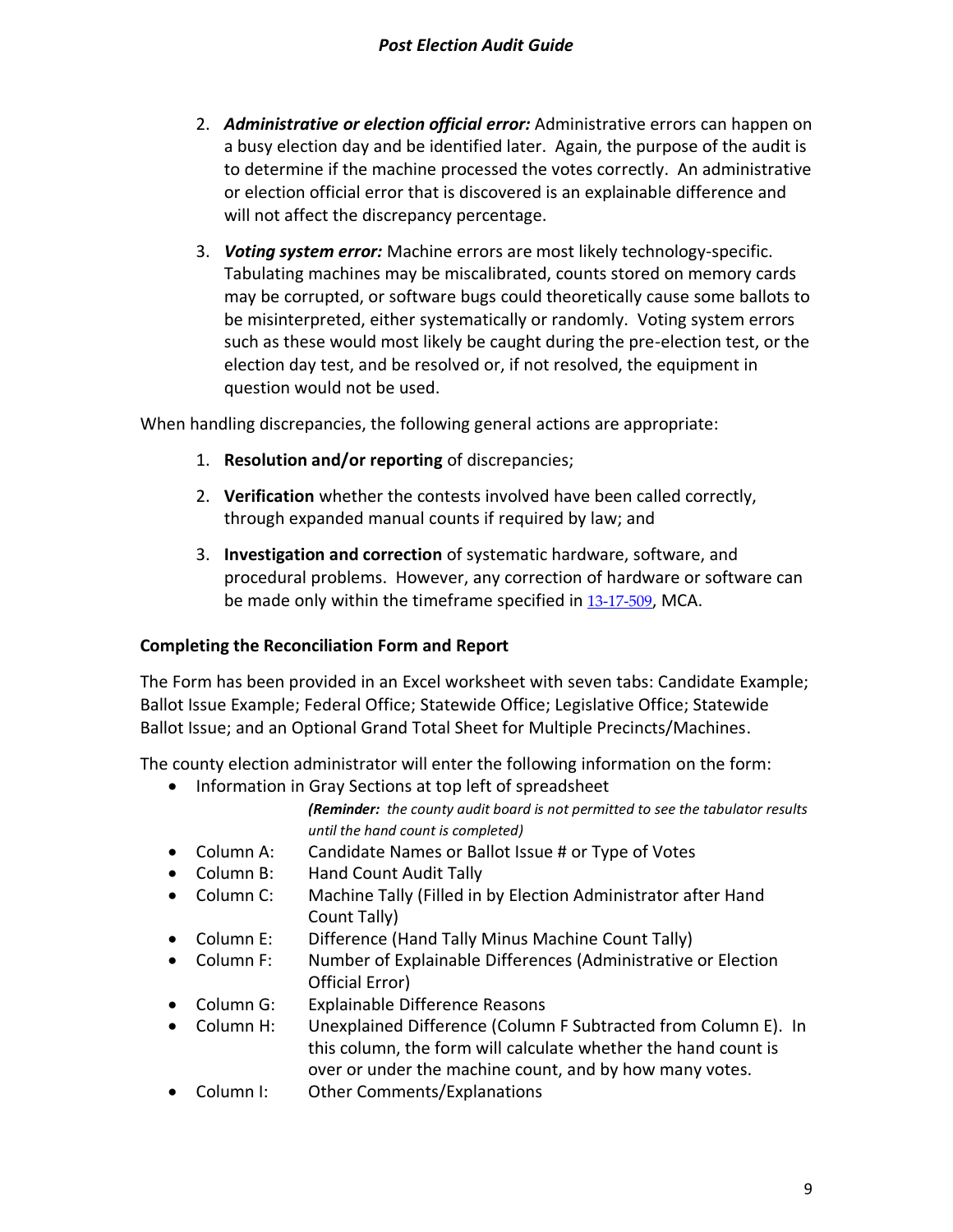- The totals and the calculation of what constitutes .5% or 5 ballots, whichever is greater, are embedded formulas at the bottom of the spreadsheet under the heading "Analysis." The Analysis section formula will calculate and indicate whether any unexplainable difference will result in the machine(s) involved being set aside to be examined and three additional precincts being audited. (The form includes instructions on how to calculate the .5% discrepancy threshold if the form is filled out by hand rather than through computer data entry.)
- Please note that if, for example, one candidate receives 10 **more** votes in the *hand count than in the machine count, and another candidate in the same precinct receives 5 less votes in the hand count than in the machine count, and the reasons are unexplained, the spreadsheet should reflect that the unexplained difference is 15 votes.*
- A separate form must be filed with the Secretary of State for each precinct, and for each of the contests that are audited. The report must be filed as soon as possible and by no later than the deadline for submitting the official county canvass to the Secretary of State.

# <span id="page-9-0"></span>**"Not Acceptable" Results**

- If the formula indicates that the results are "Not Acceptable," the audit board and election administrator will **analyze the ballots** to determine if the reason(s) for the difference can be identified. If this analysis does not result in an identification of why there is a difference, the same ballots may be hand counted a second time. If the second hand count results in "Not Acceptable" status, the tabulation machine(s) must be removed from service until further review of the machine(s), and an additional three precincts must be hand counted. (The additional three precincts will have been randomly selected and provided by the Secretary of State to the election administrator at the same time as the random selection of the original precincts.) If the expanded hand count results in "Not Acceptable" status, the tabulation machine(s) in the expanded audit must also be removed from service until further review of the machine(s).
- The Reconciliation Form and Report must be signed by all members of the county audit committee, and by the election administrator. One copy is sent to the Secretary of State, and one copy is posted in the place of auditing.

# <span id="page-9-1"></span>**"Acceptable" Results**

If the formula indicates that the results are "Acceptable," the Reconciliation and Report Form must be signed by all members of the county audit committee, and by the election administrator. One copy is sent to the Secretary of State, and one copy is posted in the place of auditing.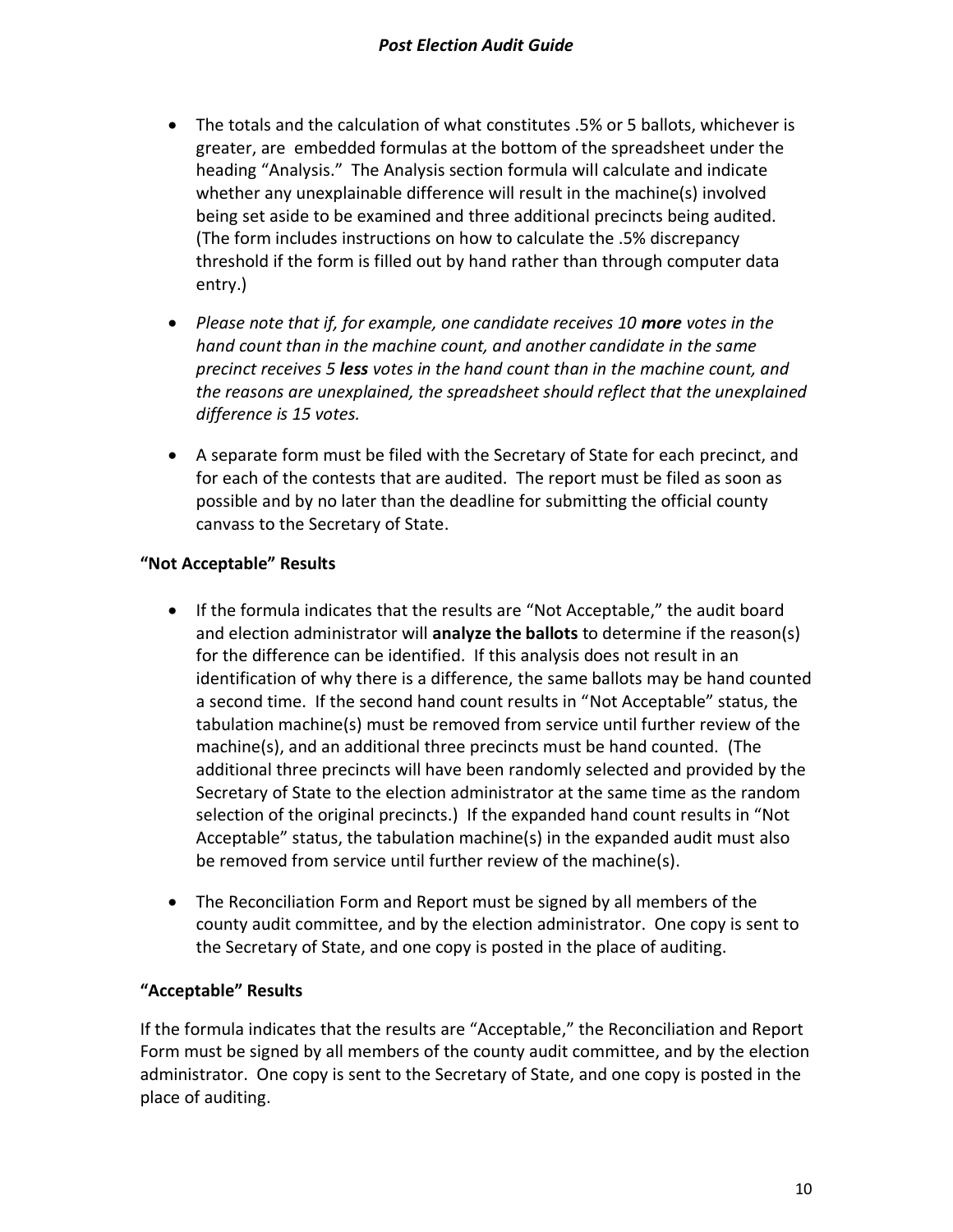# <span id="page-10-0"></span>**Comparison of Post Election Audits and Recounts**

| <b>Activity</b>                                                                                                                         | <b>Post</b><br><b>Election</b><br><b>Audits</b> | <b>Recounts</b> |
|-----------------------------------------------------------------------------------------------------------------------------------------|-------------------------------------------------|-----------------|
| Initiated by petition or tie vote                                                                                                       | <b>No</b>                                       | <b>Yes</b>      |
| Required in each voting system tabulator county<br>after each federal primary election and federal<br>general election                  | <b>Yes</b>                                      | <b>No</b>       |
| <b>Can include local offices</b>                                                                                                        | <b>No</b>                                       | <b>Yes</b>      |
| Requires at least three individuals to count and<br>tally the votes                                                                     | <b>Yes</b>                                      | <b>Yes</b>      |
| Occurs before the county canvass                                                                                                        | <b>Yes</b>                                      | <b>No</b>       |
| Secretary of State reimburses each county for any<br>costs incurred                                                                     | <b>Yes</b>                                      | <b>No</b>       |
| Requires ballots to be tied to the specific machine<br>or machines that counted them                                                    | <b>Yes</b>                                      | <b>No</b>       |
| Requires changing vote totals if hand count<br>reveals voter intent that machine could not<br>determine                                 | $No*$                                           | <b>Yes</b>      |
| Requires changing vote totals if machine error or<br>administrative or election official error caused<br>machine totals to be incorrect | Yes*                                            | <b>Yes</b>      |
| Results affect the official county canvass                                                                                              | <b>Yes</b>                                      | <b>Yes</b>      |
| Report of results must be sent to the Secretary of<br><b>State</b>                                                                      | <b>Yes</b>                                      | $Yes**$         |

**\*The purpose of the Post Election Audit is to determine if the machine counted the votes correctly; therefore the audit committee should be instructed to count votes consistent with the way a tabulator machine is designed to count votes.** 

**\*\*Recount results are only sent to the SOS if the race was for a statewide or state-district office (including legislative) or a statewide ballot issue.**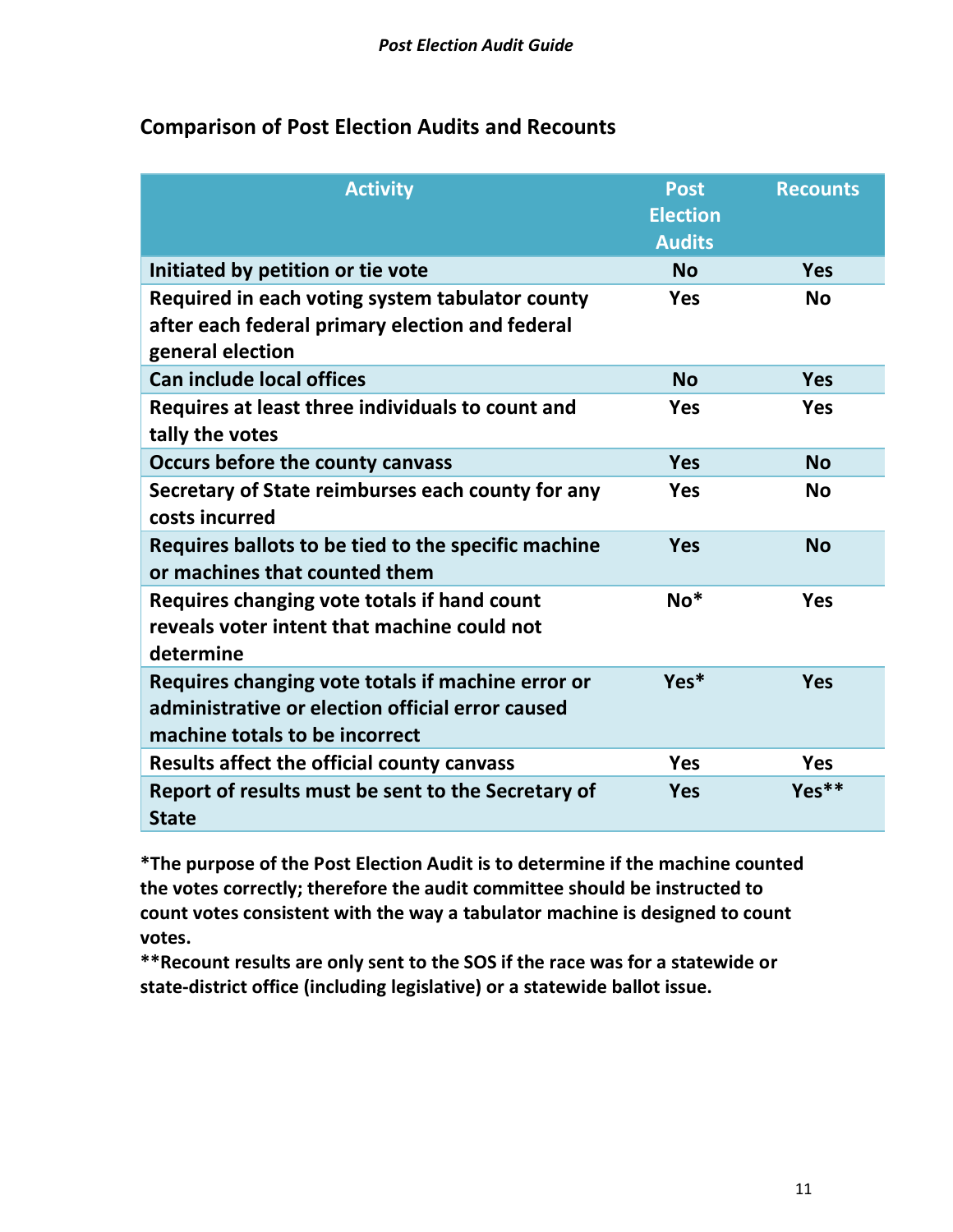| <b>Example</b>                                                                                                                                     | <b>Changes Vote</b><br><b>Total in Post</b><br><b>Election Audit</b> | <b>Changes County</b><br><b>Canvass Vote</b><br><b>Total in Recount</b> |
|----------------------------------------------------------------------------------------------------------------------------------------------------|----------------------------------------------------------------------|-------------------------------------------------------------------------|
| Voter fills in oval too lightly for<br>machine to read although human<br>eye can determine intent                                                  | $No*$                                                                | <b>Yes</b>                                                              |
| Voter makes clear written<br>statement of the voter's intent to<br>vote for (or not vote for) a<br>candidate or make a choice on a<br>ballot issue | $No*$                                                                | <b>Yes</b>                                                              |
| Voter otherwise marks ovals not<br>according to instructions but<br>consistently throughout the ballot                                             | $No*$                                                                | <b>Yes</b>                                                              |
| <b>Administrative or election official</b><br>error discovered                                                                                     | <b>Yes</b>                                                           | <b>Yes</b>                                                              |
| <b>Machine hardware error</b><br>discovered                                                                                                        | <b>Yes</b>                                                           | <b>Yes</b>                                                              |
| <b>Machine software error</b><br>discovered                                                                                                        | <b>Yes</b>                                                           | <b>Yes</b>                                                              |
| <b>Machine tampering discovered</b>                                                                                                                | <b>Yes</b>                                                           | <b>Yes</b>                                                              |

# <span id="page-11-0"></span>**Changing Vote Totals in Post Election Audits and Recounts**

**\*Because the purpose of the Post Election Audit is to determine if the machine counted the votes correctly, the audit committee should be instructed to count votes consistent with the way a tabulator machine is designed to count votes. Votes that would not be picked up by a tabulator machine are not counted in the post-election audit, except in cases of machine error or administrative or election official error.**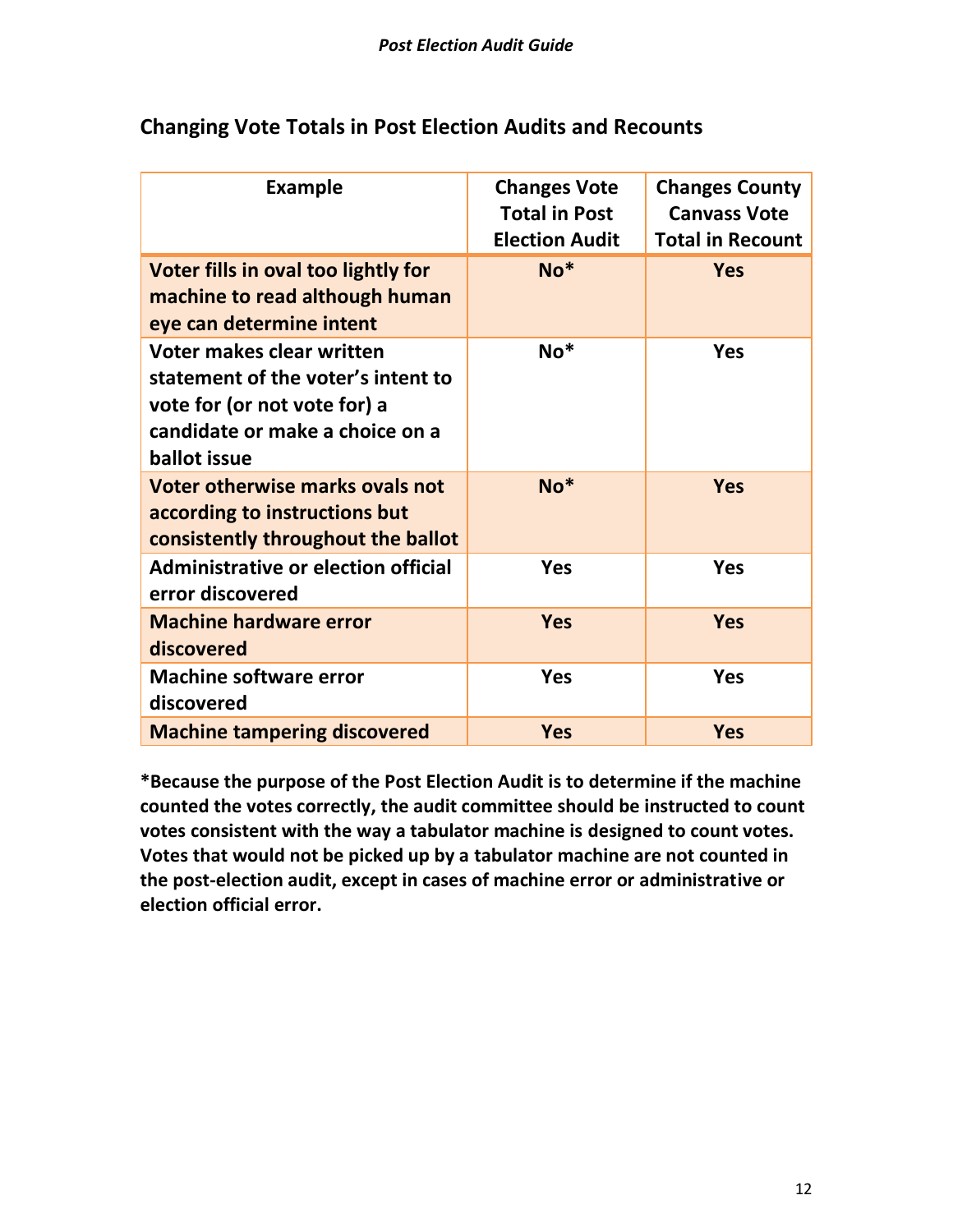# **Post Election Audit Frequently Asked Questions**

# <span id="page-12-0"></span>**1) What does a "random sample audit" mean?**

A) "Random-sample audit," also called a Post Election Audit or PEA, means an audit involving a manual count of ballots from designated races and ballot issues in precincts selected through a random process.

# **2) When is the random audit conducted? May the audit be conducted on the same day as the county canvass?**

A) The random audit is conducted after the unofficial results are available to the public but before the official county canvass. See timeline at beginning of the Guide.

The audit **cannot** be conducted on the same day as the county canvass. The audit must be completed at least one day before the official county canvass.

# **3) Are some counties exempt? What ballots are not included in the audit?**

A) Counties that hand count all their ballots are exempt.

Also, if a candidate race (except races for precinct committee representative) or a ballot issue has a tie or a total **within the margins for a recount without a court order**, the county is exempt from having to conduct a post election audit.

Also, ballots are not included in the audit if they were not able to be processed by a vote tabulating machine and were not resolved because the ballot appeared to have at least one overvote, appeared to be blank, was in a condition that prevented it from being processed by a vote tabulating machine, or contained a mark, error, or omission that prevented its processing by a vote tabulating machine.

# **4) How many precincts are chosen and what races are chosen?**

A) At least 5 percent of the precincts in the county (a minimum of 1 precinct per county), and an election for a federal race, statewide race, a legislative office race, and one statewide ballot issue.

If there are no statewide ballot issues, these are not included in the audit.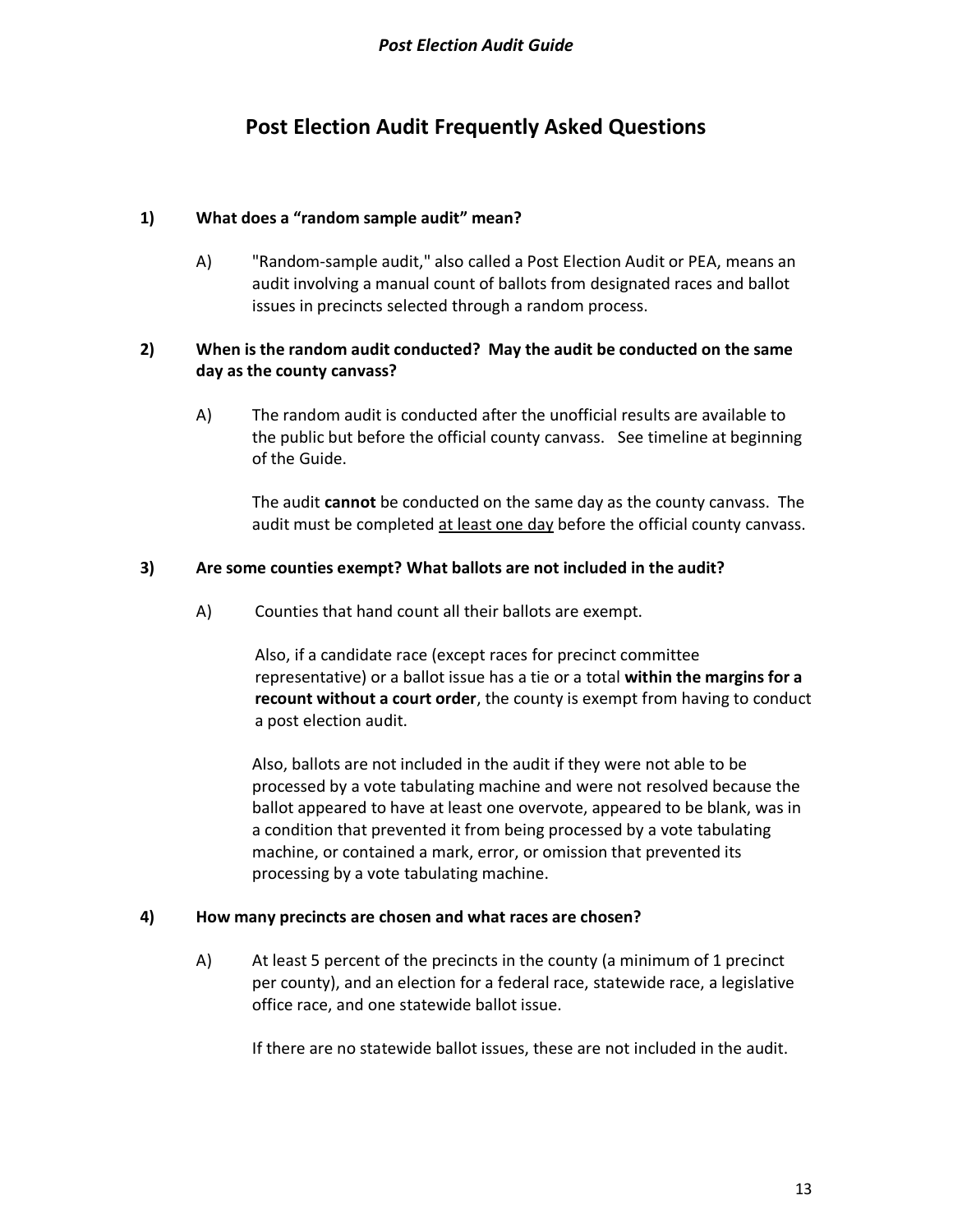Races will not be audited if they include a retention election for a judicial candidate or a race in which a candidate is unopposed.

#### **5) Are there administrative rules associated with the process?**

A) Yes, the Secretary of State is charged with adopting rules, but the specific process is outlined in this Guide.

#### **6) When and how are the members of the county audit committee chosen?**

A) The county audit committee is composed of at least three members, all of whom are appointed by the county governing body. The members appointed prior to the primary election should at that time be appointed to serve the entire federal election cycle.

The audit committee appointees are chosen from a list of county employees (this list can include county elected and appointed officials and employees of the county election office) and/or county residents who have offered to serve on the committee, except for election judges who served in the election, a person employed by the vote tabulating machine vendor, or a person who performed maintenance on the vote tabulating machines subject to the audit.

The members appointed are not required to be registered voters, but must be residents of the county where the post election audit is being conducted.

## **7) What additional requirements are there for the county audit committee?**

A) They must each be sworn in and the county election administrator serves as the secretary to the committee.

It is recommended that the county election administrator train the audit committee members on how the vote tabulating equipment counts ballots, and on the hand-count process.

#### **8) Who chooses the precincts and races to be audited, and how is this done?**

A) Between 7 and 9 days after the election, the state board of canvassers randomly chooses the precincts, races, and statewide ballot issue (as well as three additional precincts per county in case there is a discrepancy larger than .5%. or 5 ballots, whichever is greater, in the post election audit compared to the machine count).

## **9) Are the selection process as well as the manual audits open to the public?**

A) Yes.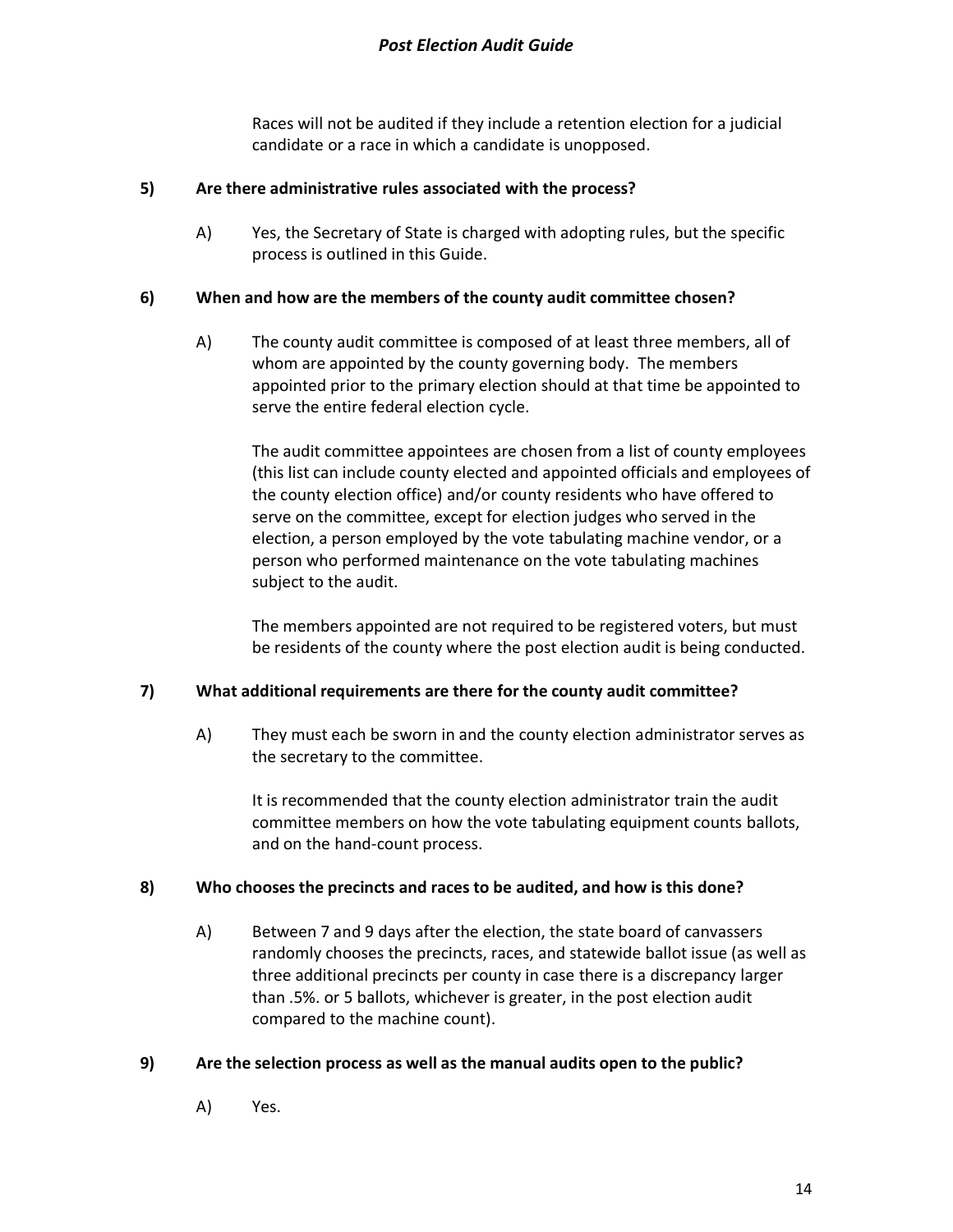## **10) How does the state board of canvassers make its random choices?**

A) By using ten-sided dice.

#### **11) How does the state board of canvassers make notifications of the selections?**

A) By directing the Secretary of State to notify each county election administrator of the selections and making a list of the selections available electronically.

#### **12) Once the counties are notified, how long do they have to conduct the manual audits?**

A) See the timetable at the beginning of the Guide.

# **13) How is the manual audit conducted? What are the differences between a manual audit and a manual recount? When do the vote totals change as a result of the manual audit?**

A) The process is very similar to a manual recount, although there are a few notable differences. See page 7 of this Guide for the manual audit process and pages 11 and 12 for applicable manual audit and manual recount comparison charts.

#### **14) What machine totals are used for the post election audit?**

A) The final totals after any provisional/FWAB ballots are counted the Monday after election day (this rolls to the Tuesday after election day if Monday is a holiday) are always used except in cases in which the provisional/FWAB ballots are not machine-counted.

## **15) What is the process for comparing the post election audit counts against the voting machine counts?**

A) During or after the post election audit, the machine counts are inputted into the applicable section of the Post Election Audit Reconciliation Form and Report. The post election audit hand counts are then compared to the machine counts. If the numbers are below the discrepancy threshold, then the results are certified to the county election administrator and to the Secretary of State.

# **16) What happens in relation to the county canvass if there is an unexplainable discrepancy?**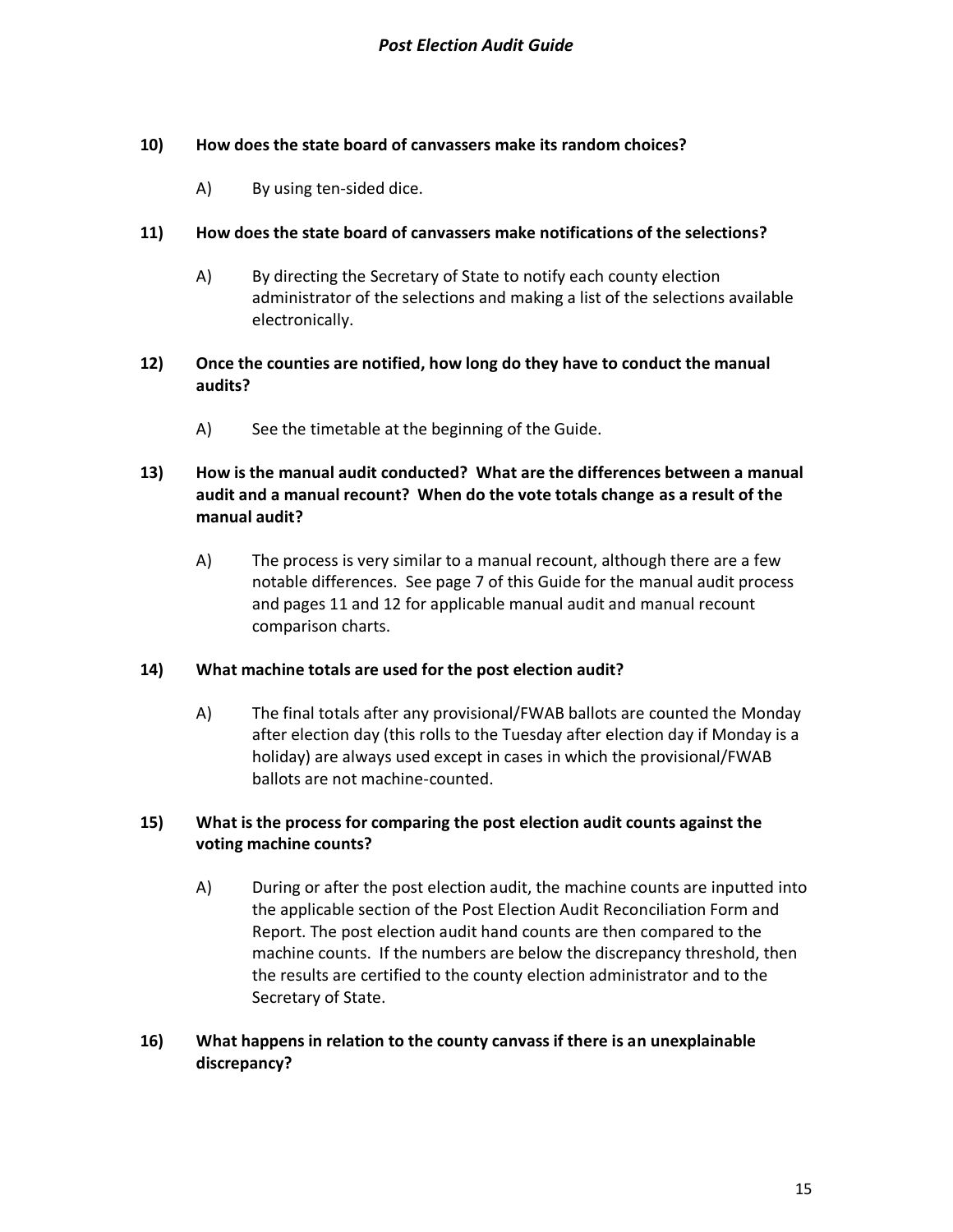A) If there is an unexplainable discrepancy, the random sample audit results are the definitive record for the purposes of the canvass for the precinct(s) involved, and those results are certified to the county election administrator and to the Secretary of State.

#### **17) What is the threshold for an unacceptable discrepancy?**

A) The threshold for an unacceptable discrepancy is met if the random-sample audit results in a discrepancy of more than .5% of total ballots cast or five ballots, whichever is greater, and if the discrepancy is determined to be due to the tabulating machine and not to administrative or election official error.

# **18) What happens to the vote tabulating machine(s) involved if there is an unacceptable discrepancy of more than .5% or 5 ballots, whichever is greater?**

- A) The vote tabulating machine(s) involved in the unacceptable discrepancy in that county may not be used in another election until:
	- a. The machine(s) have been examined and tested by a computer software expert in consultation with a voting system vendor; and
	- b. The machine(s) are approved for subsequent use by the Secretary of State.

If there is an unacceptable discrepancy after hand counting the ballots a second time, contact the Secretary of State, who will arrange for a computer software expert to work with the equipment vendor to examine and test the machine(s) in question.

# **19) Are additional precincts audited if there is an unacceptable discrepancy of more than .5% or 5 ballots, whichever is greater?**

A) Yes. If there is an unacceptable discrepancy, at least three additional precincts within the county must be audited for the office or ballot issue in question. If the county has fewer than three additional precincts, all remaining precincts must be audited.

Again, if after the ballots are hand counted a second time, the audit of the additional precincts results in a discrepancy for those precincts of more than 0.5% of total ballots cast or five ballots, whichever is greater, and if the discrepancy is determined to be due to the vote tabulating machine(s) and not to administrative error or election official error, the vote tabulating machine(s) involved in the discrepancy in that county may not be used in another election until:

- a. They have been examined and tested by a computer software expert in consultation with a voting system vendor; and
- b. The machine(s) are approved for subsequent use by the Secretary of State.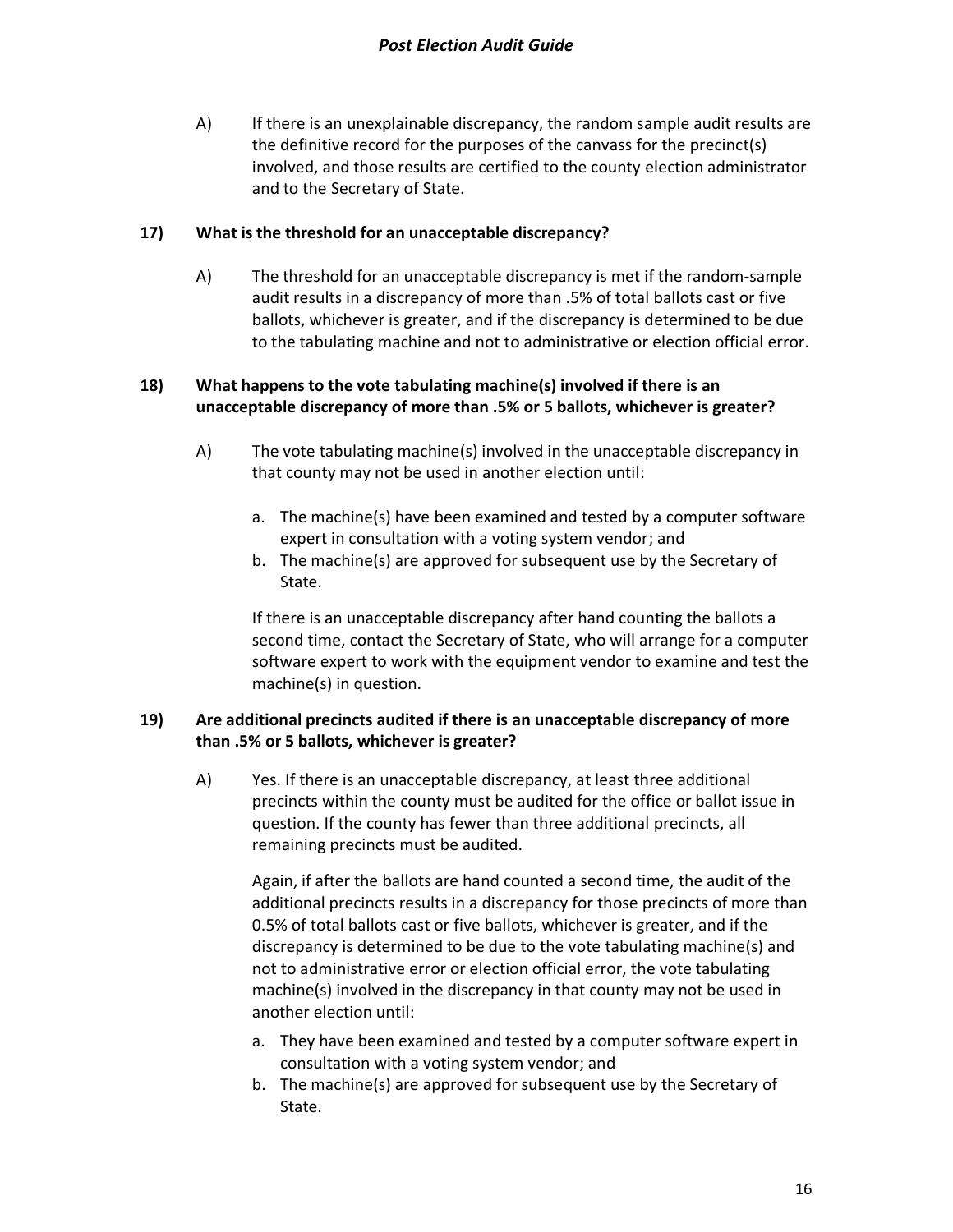# **20) Are all the state's vote tabulating machine of the same type subject to examination if one fails an audit?**

A) The machine is subject to examination by a computer software expert in consultation with a voting system vendor. The machine(s) that counted the ballots involved in the failed audit are subject to examination, but not all the machines in the state, nor all machines of the same type.

#### **21) Can the governing body order a recount?**

A) Yes. Unde[r 13-15-403\(](http://leg.mt.gov/bills/mca/title_0130/chapter_0150/part_0040/section_0030/0130-0150-0040-0030.html)4) MCA, if during a canvass the board finds an error in a precinct or precincts affecting the accuracy of vote totals, the board immediately may petition for a recount of the votes cast in the precinct or precincts, or for an inspection of ballots as provided by law.

#### **22) How are the costs of the post election audit reimbursed?**

A) The Secretary of State shall reimburse each county for costs incurred in the post election audit.

However, a vendor who supplies a vote tabulating machine that was purchased after October 1, 2009, and that fails an audit due to software or machine defects or vendor employee error shall pay the costs incurred for the audit of vote tabulating machine in the affected county. These provisions must be reflected in the contract for the purchase of vote tabulating machine.

## **23) How long are the ballots kept after a federal election?**

A) After a federal election, the ballots and associated ballot materials must be retained for 22 months, as long as there is no contest begun, recount pending, or appeal of a decision relating to a contest, a recount, or a postelection random-sample audit.

#### **23) What are some best practices for Post Election Audits?**

A) About one week after each federal election, the Secretary of State emails the list of precincts, candidates, and ballot issues to county election officials, following the random selection of each of these by the state canvass board.

Be sure to audit each race and each precinct selected, **especially the legislative race, if there is one**.

If you use multiple voting tabulators to count your ballots, make sure that the ballot containers into which the tabulated ballots are deposited are clearly